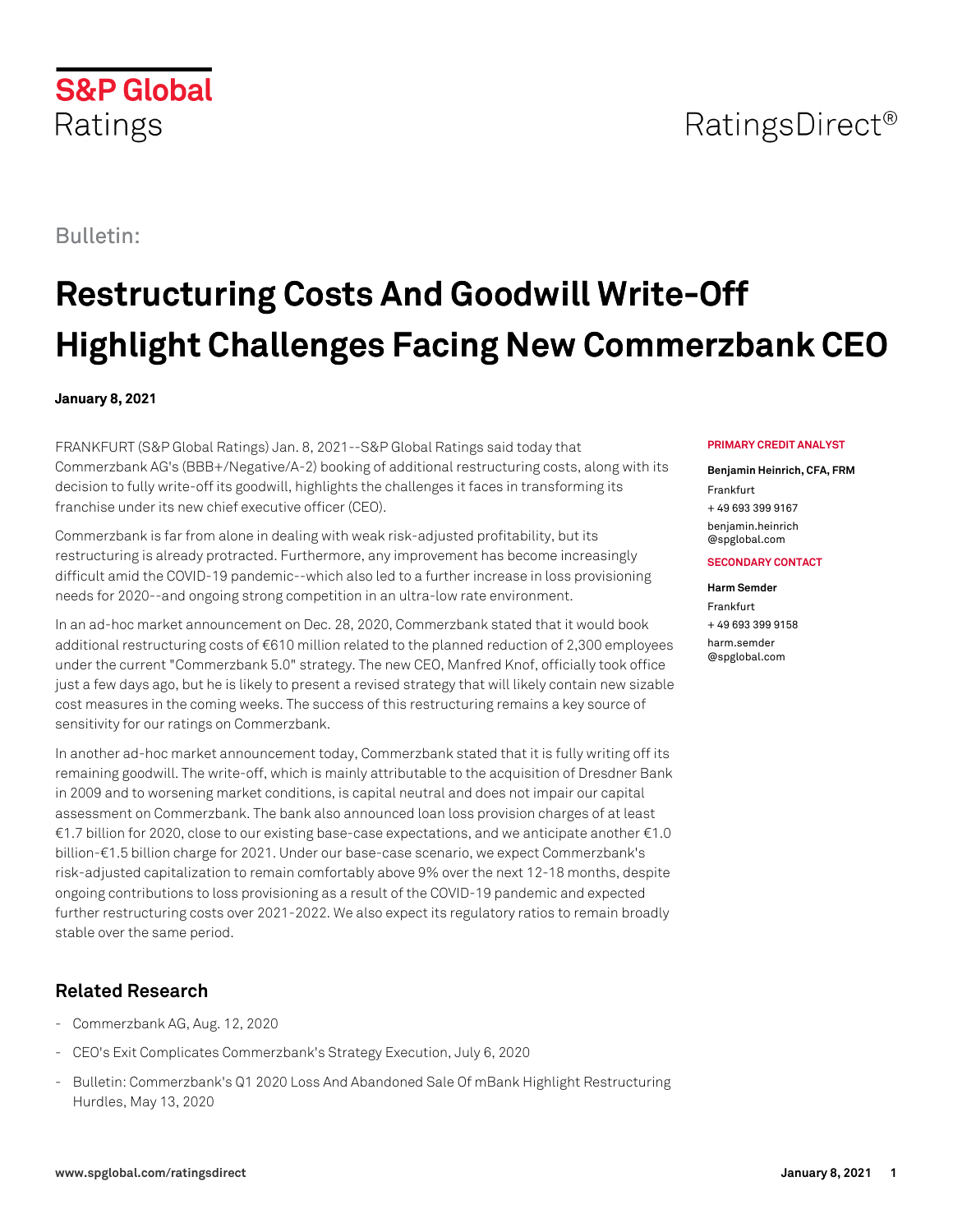#### **Bulletin: Restructuring Costs And Goodwill Write-Off Highlight Challenges Facing New Commerzbank CEO**

- Research Update: Commerzbank AG Downgraded To 'BBB+' On Vulnerability In The Wake Of COVID-19 Pandemic; Outlook Negative, April 23, 2020

This report does not constitute a rating action.